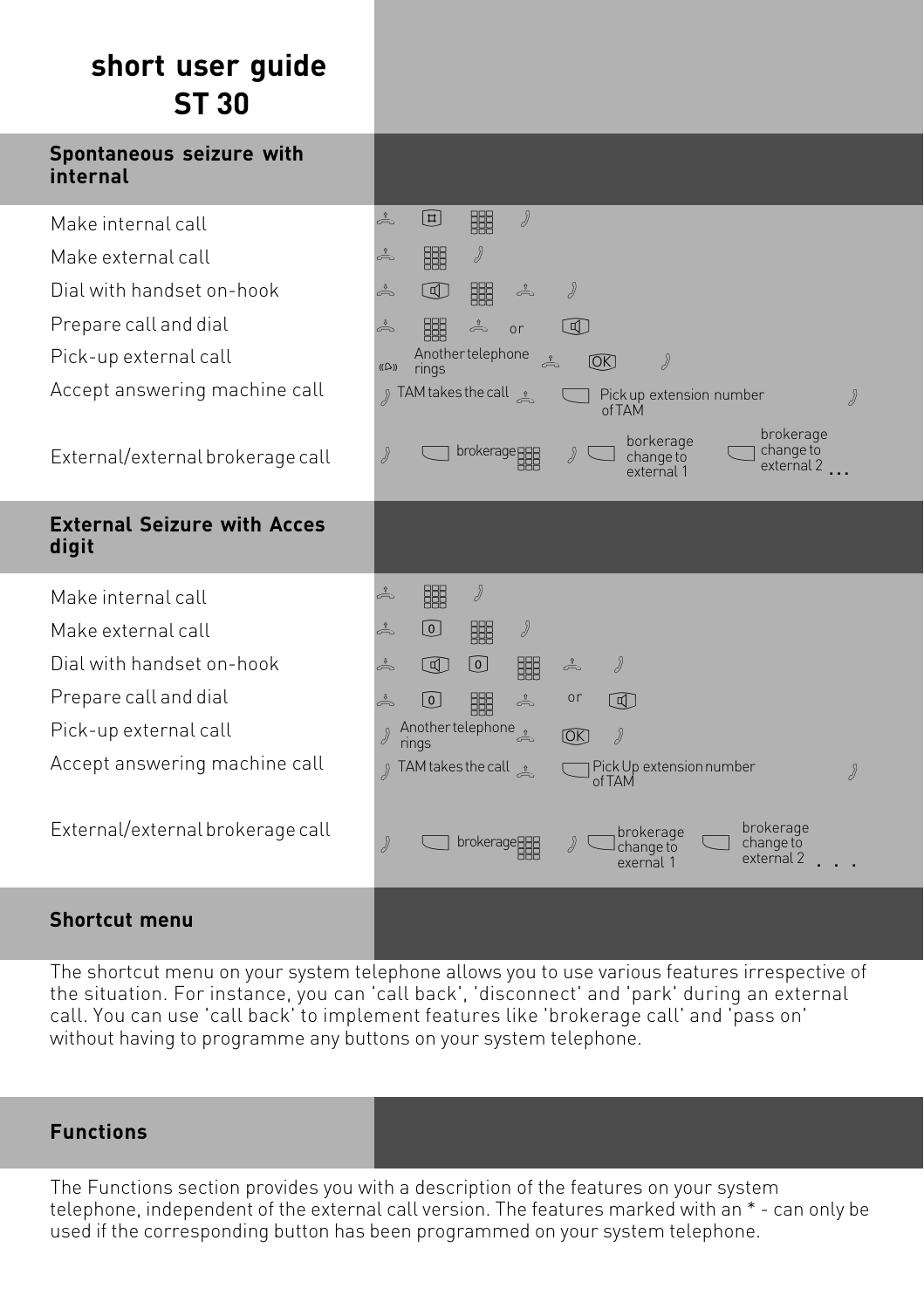# **short user guide ST 30**

| <b>Functions</b>                      |           |                                                                                                                 |                                                |                                     |                                                   |                  |                            |                   |                                                                                                     |                                                               |                                                      |
|---------------------------------------|-----------|-----------------------------------------------------------------------------------------------------------------|------------------------------------------------|-------------------------------------|---------------------------------------------------|------------------|----------------------------|-------------------|-----------------------------------------------------------------------------------------------------|---------------------------------------------------------------|------------------------------------------------------|
| Answer waiting call *                 |           | Split Button, 1st call is on hold, 2nd call is<br>$\overline{\mathcal{Y}}$<br>Call Waiting<br>connected<br>tone |                                                |                                     |                                                   |                  |                            |                   |                                                                                                     |                                                               |                                                      |
|                                       |           | or                                                                                                              | $\triangleq$ end current call, telephone rings |                                     |                                                   |                  |                            |                   |                                                                                                     |                                                               |                                                      |
| Reject waiting call *                 |           | $\partial$                                                                                                      | Call Waiting<br>tone                           |                                     | reject                                            |                  |                            |                   | continue original<br>call                                                                           |                                                               |                                                      |
| Initiate call waiting/call me         |           | å                                                                                                               | 鼺<br>e.                                        |                                     | Extension already on a call                       |                  |                            | ſОK)              |                                                                                                     |                                                               | initiate call back<br>when free                      |
| View call log                         |           | å                                                                                                               | ⊡                                              | [OK]<br>entry                       | display 1st                                       | $\blacksquare$   | display<br>other<br>entrys | [Clear]           | delete<br>entry                                                                                     |                                                               | $\stackrel{\circ}{\Rightarrow}$ dial<br>number       |
| Programm and<br>switch do not disturb |           | $\circledืlu[2]$                                                                                                | <b>Do</b><br>not<br>disturb                    |                                     | 888 1st or 2nd<br>888 extension<br>number         |                  | [OK]                       |                   | $\frac{1}{1000}$ ext. off/int. off $\odot$<br>$\odot$<br>1 ext. on / int. off<br>1 ext. off/int. on |                                                               |                                                      |
| Handsfree speaking                    |           | ď                                                                                                               | <b>q</b> press and hold                        |                                     | $\overset{3}{\rightleftharpoons}$                 | <b>可</b> relase  |                            |                   |                                                                                                     | press button<br>$\boxed{\mathbb{q}}$ again to end<br>the call |                                                      |
| Phone book (numerical)                |           | $\omega$<br>book                                                                                                | Phone-<br>$\sqrt{2}$                           |                                     | select retrieval method<br>BBB                    |                  |                            | enter<br>location |                                                                                                     |                                                               |                                                      |
| Phone book (alphabetical)             |           | ত্রা<br>book                                                                                                    | Phone-                                         | 睸                                   | enter first<br>letter                             |                  | $\overline{\phantom{1}}$   |                   | enter<br>enter<br>BBB second<br>letter                                                              |                                                               | ď                                                    |
| Phone book (vanity)                   |           | <b>中</b> Phone-<br>book                                                                                         |                                                | 睸                                   | Enter letters until entry<br><i>is recognized</i> |                  |                            |                   |                                                                                                     | å                                                             | 》                                                    |
| Automatic redial:                     | simple    | å                                                                                                               | The last phone number dialled is               | displayed and dialled.              | The last phone number                             |                  |                            |                   | display one of the last 10                                                                          |                                                               | displayd                                             |
|                                       | extended  | å                                                                                                               | $\omega$                                       | dialled is displayed                |                                                   | $\blacksquare$   | dialled numbers            |                   |                                                                                                     |                                                               | numberis<br>$\stackrel{\bullet}{\leftarrow}$ dialled |
|                                       | automatic | å                                                                                                               | $\widehat{\mathbf{C}}$<br>displayed.           | The last phone<br>number dialled is |                                                   | <b>OK</b> starts | redial                     | å                 | connection has<br>been<br>established                                                               |                                                               | $\lbrack \overline{\mathbb{q}} \rbrack$              |
|                                       |           |                                                                                                                 |                                                |                                     |                                                   |                  |                            |                   |                                                                                                     |                                                               |                                                      |
| <b>Telephone Settings</b>             |           |                                                                                                                 |                                                |                                     |                                                   |                  |                            |                   |                                                                                                     |                                                               |                                                      |

Press 'Set 2' to access the menu on your system telephone. You can change the special settings on your telephone such as display contrast, ringing sound and volume here.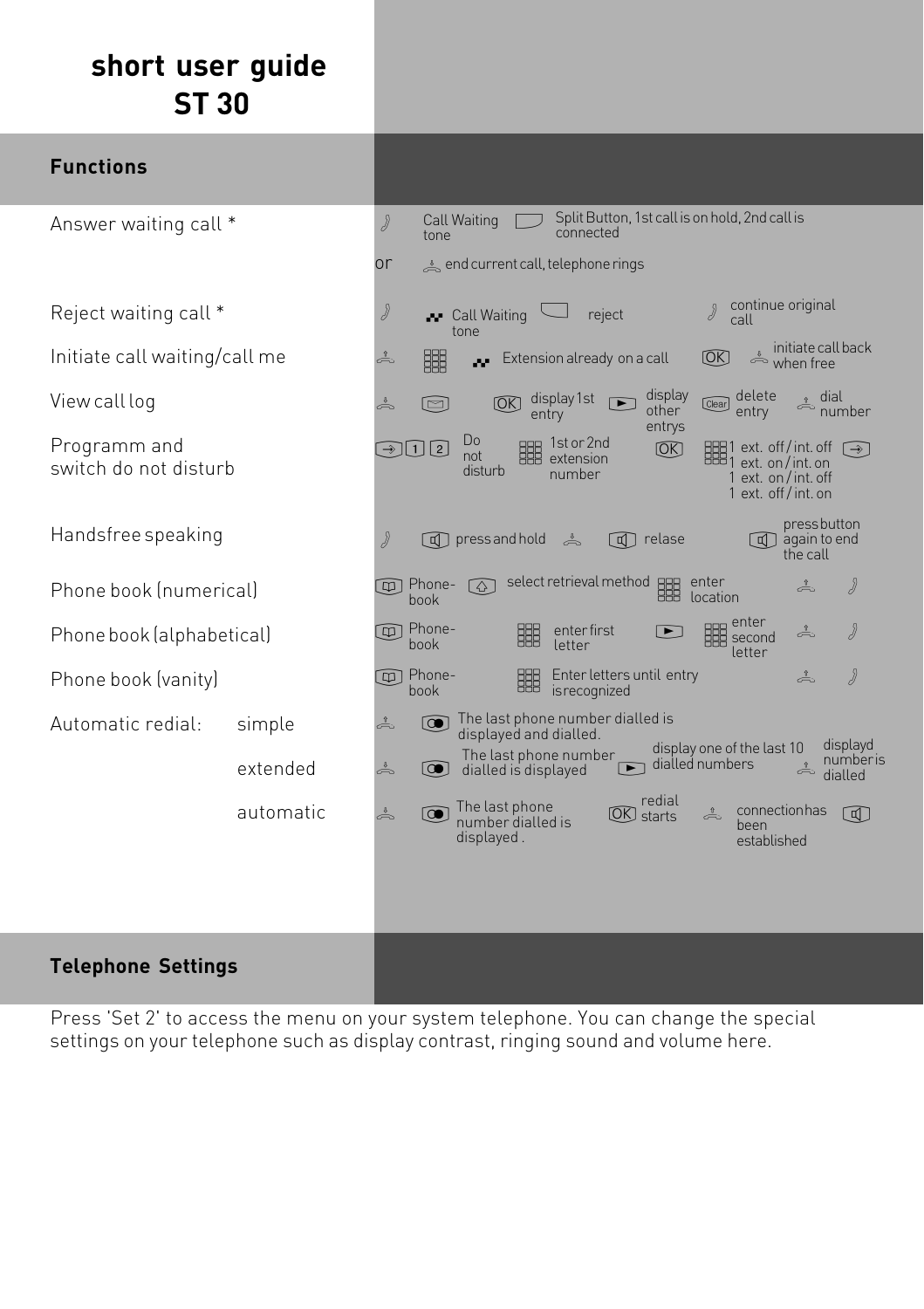## **short user guide ST 20 / 25**

| Spontaneous seizure with<br>internal                                                                                                                                                         |                                                                                                                                                                                                                                                                                                                                                   |
|----------------------------------------------------------------------------------------------------------------------------------------------------------------------------------------------|---------------------------------------------------------------------------------------------------------------------------------------------------------------------------------------------------------------------------------------------------------------------------------------------------------------------------------------------------|
| Make internal call<br>Make external call<br>Dial with handset on-hook<br>Prepare call and dial<br>Pick-up external call<br>Accept answering machine call<br>External/external brokerage call | 回<br>å<br>Ÿ<br>鼺<br>d<br>鼺<br>å<br>10<br>ď<br>å<br>睸<br>÷<br>鼺<br>å<br> ଏ<br>å<br>or<br>Another telephone<br>▲<br>J<br>enter<br>$((\bigcirc$<br>rings<br>$\int$ TAM takes the call $\frac{1}{\sqrt{2}}$<br>Pick up extension number<br>ď<br>ofTAM<br>brokerage<br>borkerage<br>change to<br>brokerage <b>HHB</b><br>ď<br>change to<br>external 2. |
| <b>External Seizure with Acces</b><br>digit<br>Make internal call                                                                                                                            | external 1<br>å<br>鼺<br>Ÿ                                                                                                                                                                                                                                                                                                                         |
| Make external call<br>Dial with handset on-hook<br>Prepare call and dial<br>Pick-up external call                                                                                            | $\boxed{0}$<br>å<br>睸<br>d<br>回<br>$\lbrack 0 \rbrack$<br>å<br>$\partial$<br>睸<br>å<br>$\stackrel{\scriptstyle\theta}{\Longleftrightarrow}$<br>⊍<br>睸<br>å<br>or<br>Another telephone<br>》<br>enter<br>rings                                                                                                                                      |
| Accept answering machine call<br>External/external brokerage call                                                                                                                            | مشى TAM takes the call<br>Pick Up extension number<br>ď<br>of TAM<br>brokerage<br>brokerage<br>ď<br>brokerage 222<br>change to<br>change to<br>external 2<br>exernal                                                                                                                                                                              |
| <b>Shortcut menu</b>                                                                                                                                                                         |                                                                                                                                                                                                                                                                                                                                                   |

The shortcut menu on your system telephone allows you to use various features irrespective of the situation. For instance, you can 'call back', 'disconnect' and 'park' during an external call. You can use 'call back' to implement features like 'brokerage call' and 'pass on' without having to programme any buttons on your system telephone.

#### **Functions**

The Functions section provides you with a description of the features on your system telephone, independent of the external call version. The features marked with an \* - can only be used if the corresponding button has been programmed on your system telephone.